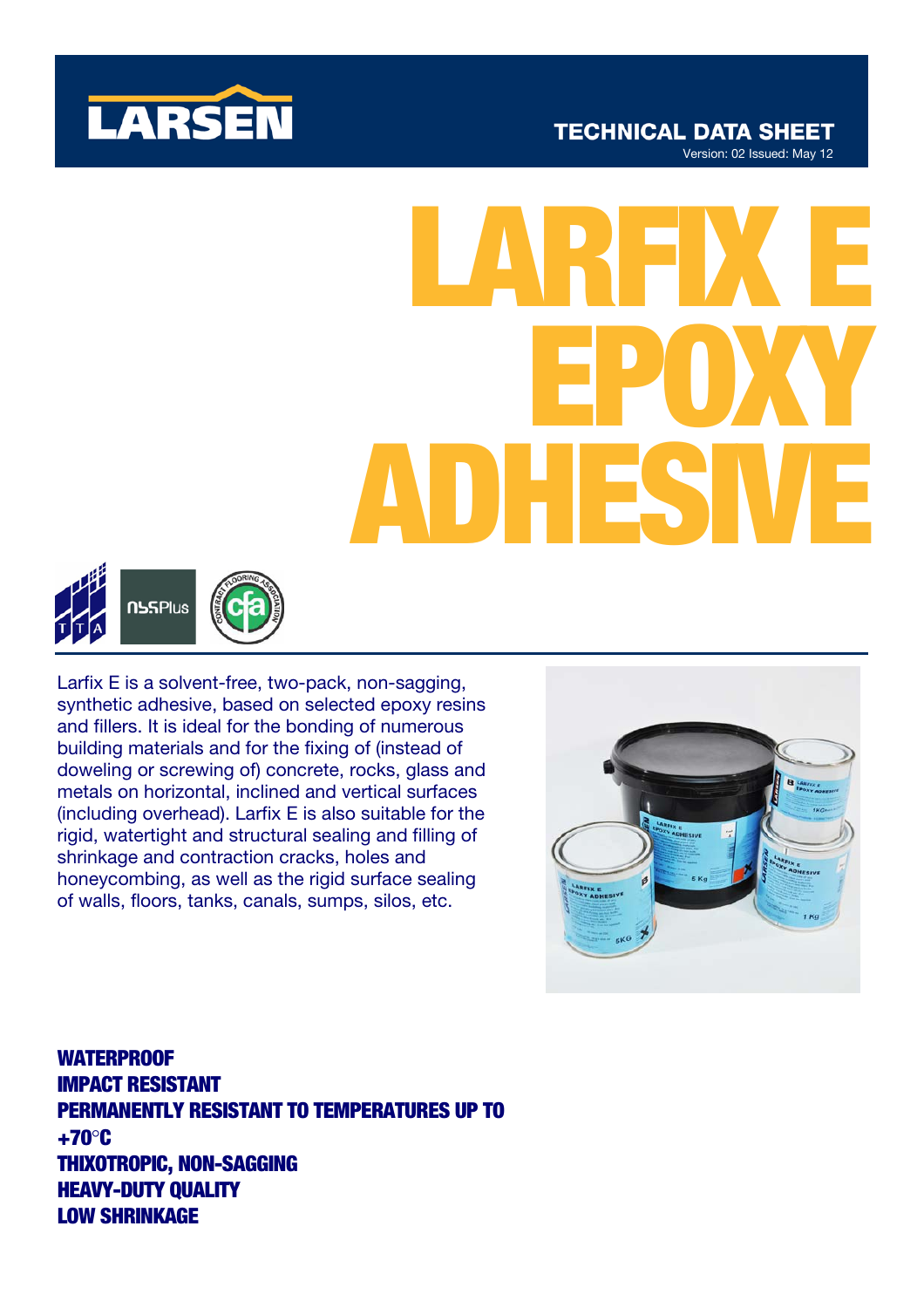

Version: 02 Issued: May 12

# TECHNICAL INFORMATION:

| PRODUCT INFORMATION          |                                                                                                             |
|------------------------------|-------------------------------------------------------------------------------------------------------------|
| <b>COLOUR:</b>               | Light Grey (when mixed)                                                                                     |
| <b>DENSITY:</b>              | 1500 kg/m <sup>3</sup>                                                                                      |
| <b>MOISTURE SENSITIVITY:</b> | Negligible                                                                                                  |
| <b>COMPRESSIVE STRENGTH:</b> | 50-60 N/mm <sup>2</sup>                                                                                     |
| <b>TENSILE STRENGTH:</b>     | $>15$ N/mm <sup>2</sup>                                                                                     |
| <b>FLEXURAL STRENGTH:</b>    | $>$ 35 N/mm <sup>2</sup>                                                                                    |
| <b>POTLIFE:</b>              | 30 min @ 20°C                                                                                               |
| <b>INITIAL CURE:</b>         | 12 hrs @ 20°C                                                                                               |
| <b>FULL CURE:</b>            | 2 - 3 days @ 20°C                                                                                           |
| <b>COVERAGE:</b>             | Dependent on the nature of the surface and usage. A 5kg pack produces approx. ~3.3L<br>of trowelable mortar |